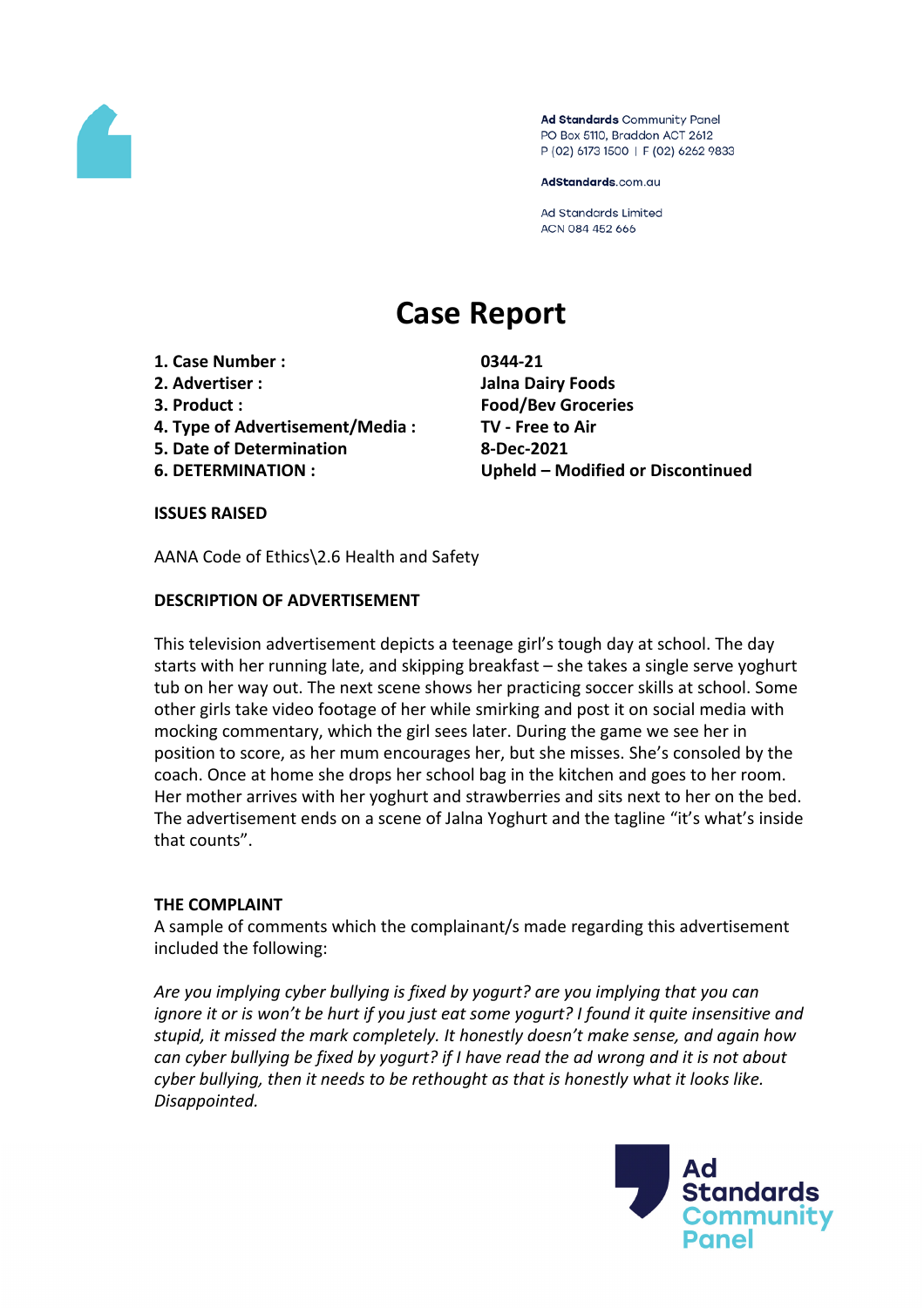

#### **THE ADVERTISER'S RESPONSE**

Comments which the advertiser made in response to the complainant/s regarding this advertisement include the following:

*Thank you for your letter of 29th November 2021 regarding our recent Inner Strength TV Advertisement). Be assured we take these matters very seriously, and guard the reputation of our businesses and our brand with great vigour.*

*Accordingly, we are meticulous in our processes, and in this case, of ensuring our advertising is reflective of the general standard acceptable to the Australian public, and in particular in not contravention of AANA Code of Ethics\2.6 Health and Safety\Bullying (non violent).*

*As part of the approval process, all our TV advertising material is submitted to Commercials Advice Pty Ltd (CAD) by our advertising agency . We accept the rating given to us as part of this process, and we attach a copy of the relevant advice in this case. You will note we received a W rating.*

*While we cannot speak for CAD, we can only hypothesise that a W rating was deemed appropriate for this advertisement due to the authentic and real world depiction of 'a day in the life' of our lead character.*

*The ad is the story of Chloe, a 15-year-old high school girl who is a very keen soccer player and the special interaction she has with her mum, as she navigates a tough day at school. On this particular day, not much goes right for Chloe. She starts the day running late for school, rushes out the door with soccer ball under her arm and prepared to skip breakfast. Mum hands Chloe a single serve tub of Jalna yoghurt as she rushes out the door. Now, at least, she has something healthy to sustain her.*

*But it's just 'one of those days' that we all have from time to time. Chloe is late for school and things don't get much better. We see Chloe in the schoolyard honing her skills ahead of an important soccer match that is scheduled for later in the afternoon. Some of her peers who are less interested in the soccer game make fun of her intense preparation. The girls capture some scenes of Chloe on their phones. Later, in the locker room, as she prepares for the game, Chloe sees the footage. She's not impressed.*

*Come game time, Chloe has the chance to score a goal. As she's given shouts of encouragement from Mum on the sideline, she works her way into position, but misses the shot. Chloe feels totally responsible for losing the game. Her coach knows what Chloe is thinking and immediately rushes in to offer a first line of support.*

*On arrival home, Chloe's frustration with this tough day is obvious in the way she throws her bag down in the kitchen and retreats to her room to reflect. Mum is*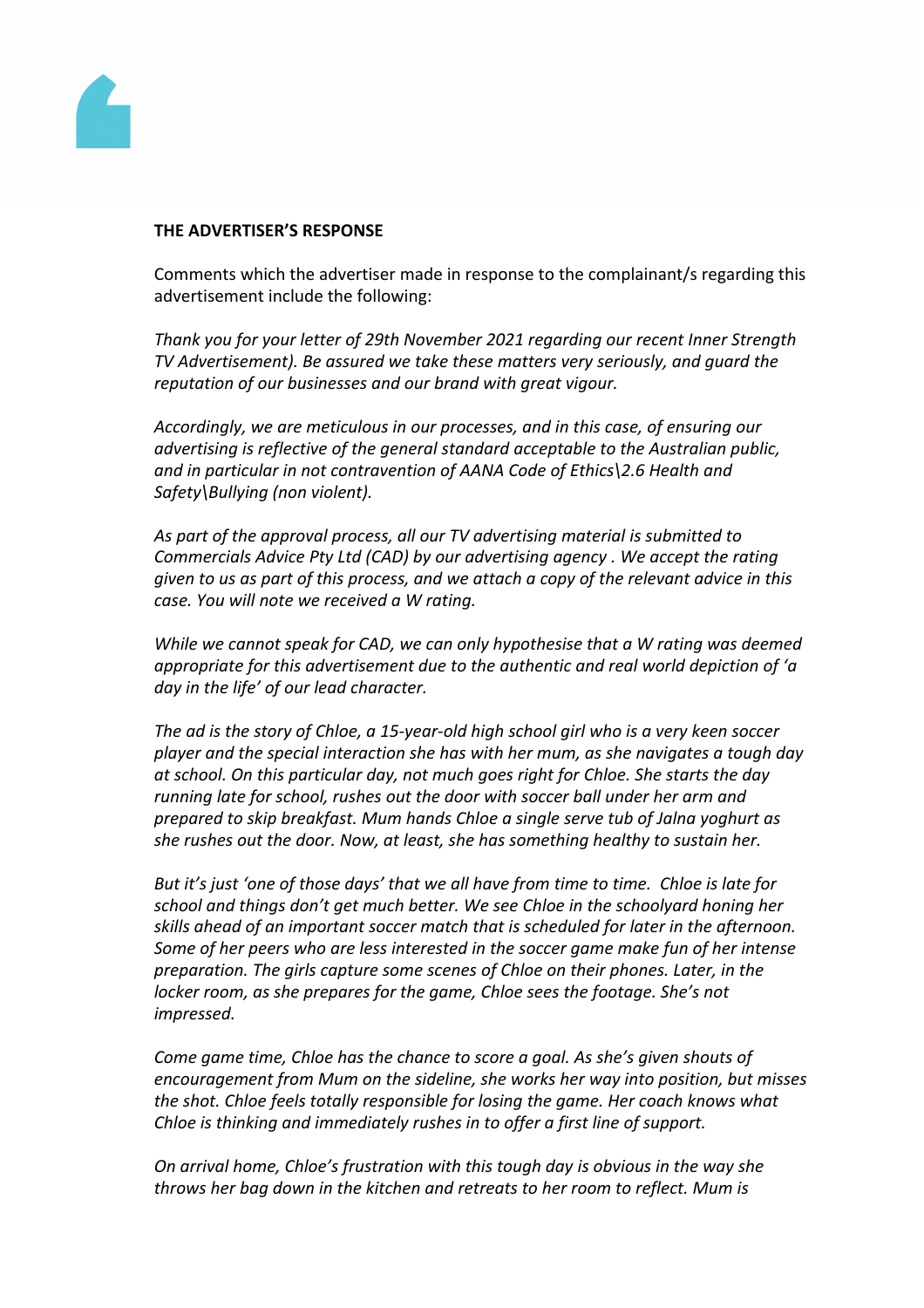

*naturally concerned and knows her daughter needs her love and support to rise above what has transpired on this day and consign them to history as quickly as possible. It's just one day, it's not the end of the world.*

*To help lift the mood, mum appears at Chloe's bedroom door holding her favourite afternoon snack – yoghurt with strawberries. With a supportive and loving look, mum offers her the snack. Chloe smiles and immediately knows that mum is on her side. The simple act of being given her favourite snack immediately gives Chloe a lift. We can sense that Chloe has recognised that it was just one of those days. Chloe knows Mum loves her and is there for her. She takes the bowl, and thanks mum for her love and support. And the mood is turned.*

*The depiction of the ad in the complaint that we received focuses on only one part of the storyline. Importantly it disregards the role mum plays in the girl's life. While we understand sensitivities of cyber bullying amongst this age group, we believe we've authentically depicted events as they happen in real life, and set out to show that with the right love and support, people can be taught to draw on their inner strength to overcome obstacles that are set before them – whether they be a teenager's propensity to over sleep and run late for school, or their tendency to over dramatise the importance of a school soccer game, or unpleasant social media posts from people less invested in the issues at hand. In that sense, we are promoting a positive approach that encourages families to support each other, to help their children deal with occasionally unpleasant events, whether individually or collectively, so they don't have a lasting negative impact.*

*Further, the target audience for our product is main grocery buyers, in particular, mums with teenage children. We believe this audience will recognise many of the reallife experiences and interactions depicted in the ad. We contend that the vast majority of people will not overlook the key support role mum plays, or oversimplify the story to conclude that Jalna is attempting to promote a serving of yoghurt and strawberries as a solution for the myriad issues teenagers experience. The serving of yoghurt and strawberries is merely the vehicle mum uses to break the ice, lift the mood and encourage conversation.*

*In no way does this ad encourage or condone bullying in any way, as prohibited by the Code.*

#### **THE DETERMINATION**

The Ad Standards Community Panel (Panel) considered whether this advertisement breaches Section 2 of the AANA Code of Ethics (the Code).

The Panel noted the complainant's concern that the advertisement is insensitive and suggests that cyber bullying can be fixed by yoghurt.

The Panel viewed the advertisement and noted the advertiser's response.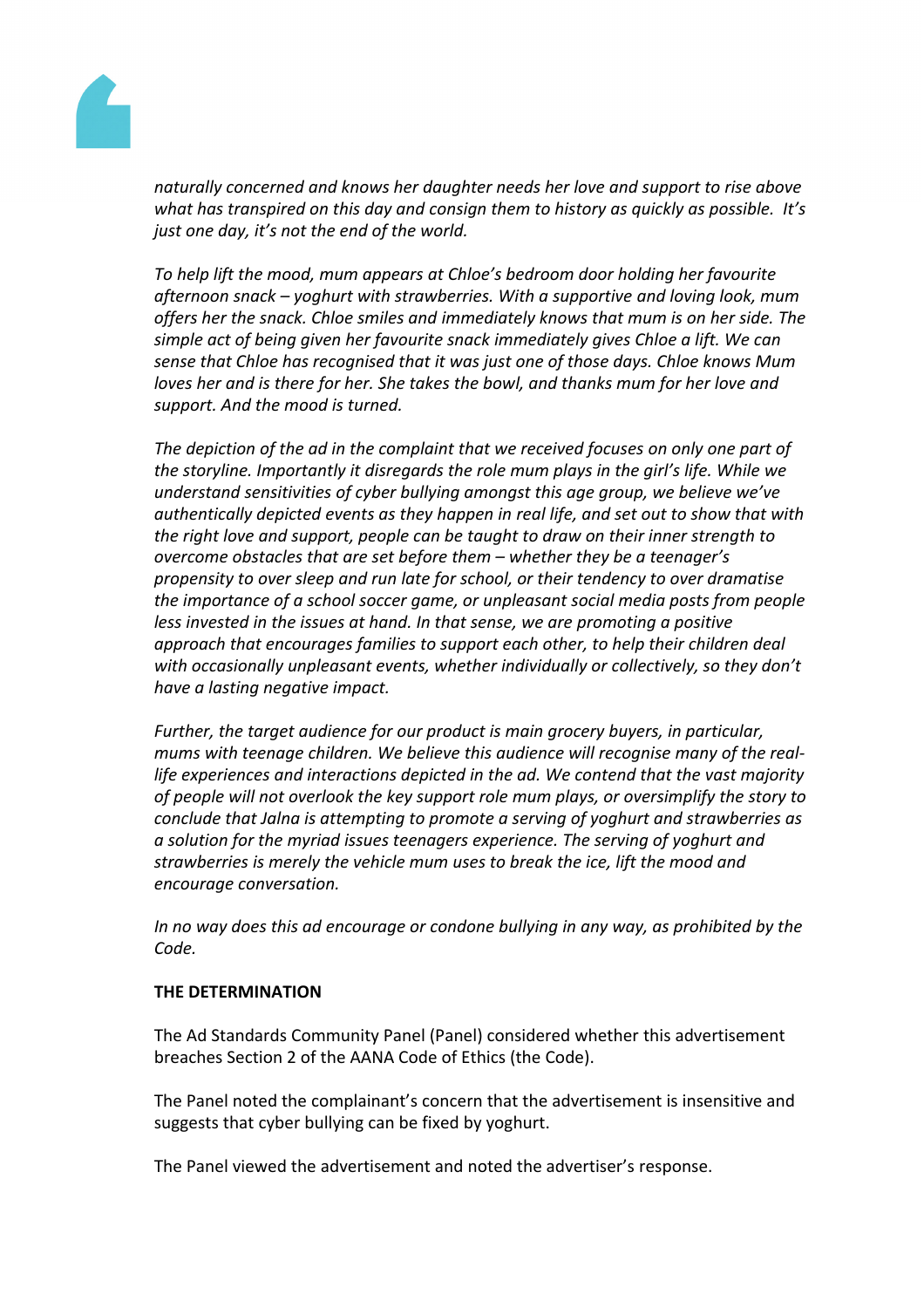

## **Section 2.6: Advertising or Marketing Communications shall not depict material contrary to Prevailing Community Standards on health and safety.**

The Panel noted that there is an increased sensitivity about bullying and mental health generally in the community at the moment, including as a result of cyber bullying.

The Panel noted the advertiser's intent was to depict everyday frustrations that a fifteen-year-old girl may encounter and that with her mother's support she can utilise her inner strength to overcome them.

A minority of the Panel considered that the advertisement's tagline "It's what's inside that counts" does convey the overall message that the girl is strong and with the support of her family she can move past these everyday frustrations. A minority of the Panel considered that the scene of the bullying is fleeting and that the advertisement does not encourage or condone cyber bullying.

The majority of the Panel considered that the issue of cyber bullying is of significant concern to the community and that an advertisement drawing attention to such themes was inappropriate in a promotion for yoghurt products.

The Panel considered that it was not clear if the mother was there to comfort her daughter over losing the game, or if they would speak about the bullying incident.

The Panel considered that there is a community expectation that when issues of significant community concern, especially regarding mental health, are used in promotions information on where people can get help should be provided. The Panel further considered that when such scenarios are depicted the advertisement should show some form of consequences for the perpetrator of the bullying action or highlight a call to positive action by the viewer.

The Panel considered that best practice would be to include contact information for Kids Helpline or messaging suggesting people should speak with a trusted adult if they are victims of cyber bullying.

Overall, the Panel considered that by portraying cyber bullying as a normal everyday occurrence without highlighting the dangers of such behaviour the advertisement is trivialising the issue to sell an unrelated commercial product.

The Panel determined that the advertisement would be contrary to Prevailing Community Standards on health and safety.

#### **Section 2.6 conclusion**

The Panel considered that the advertisement did contain material contrary to Prevailing Community Standards on health and safety and determined that it did breach Section 2.6 of the Code.